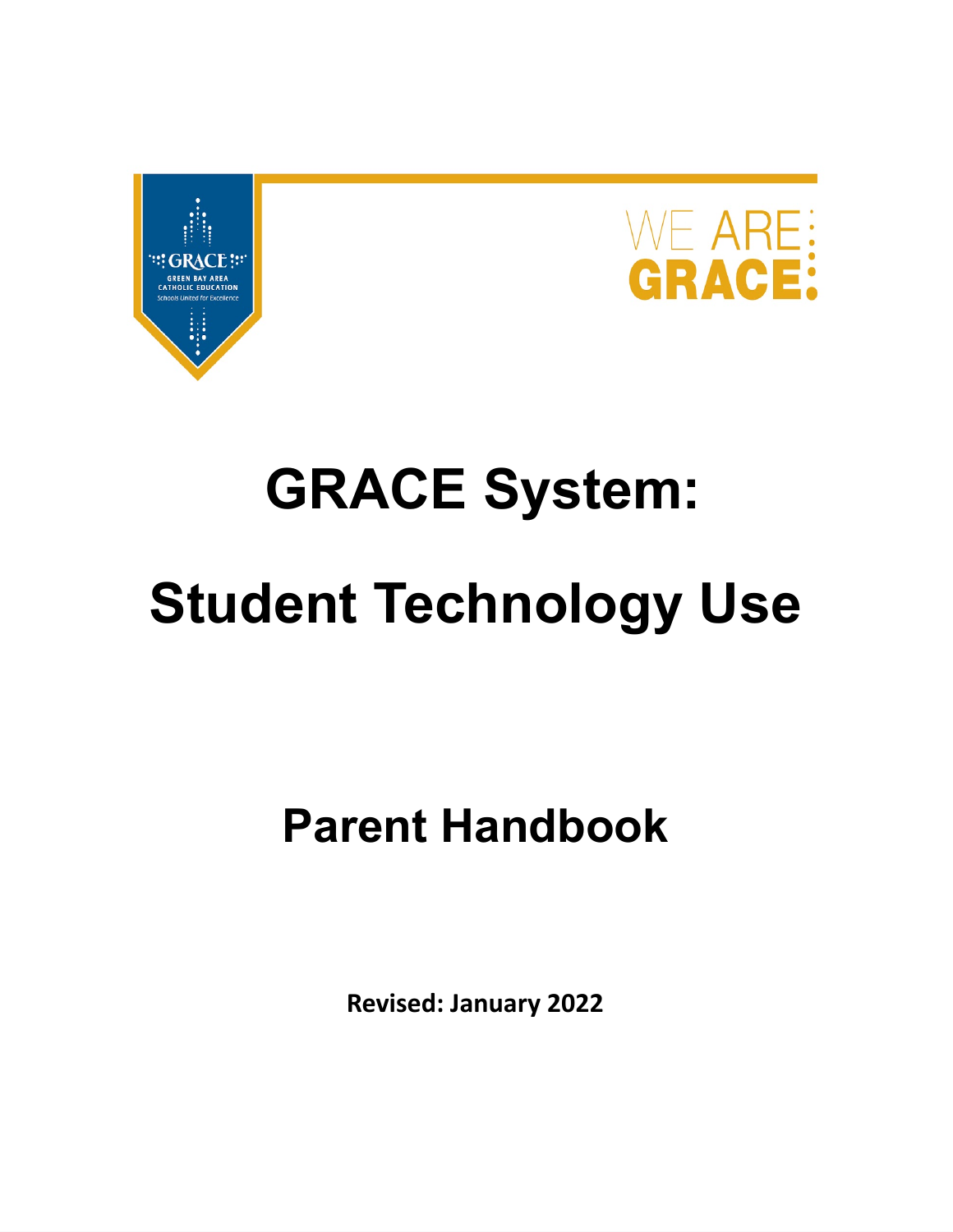# **GRACE Technology Overview**

The use of technology throughout a child's school day enhances and supports the educational standards of our curriculum. GRACE uses the "Google Workspace for Education" platform for students and staff. All students enrolled in the GRACE System are assigned an email address that is used to access their Google account as needed in school or at home.

All students in grade 3 thru high school are provided with a Chromebook to be used throughout the day to complete learning activities. Teachers for preschool thru grade 2 utilize a variety of devices with students to support classroom learning as needed. Devices are generally assigned to the student and remain assigned to that student while enrolled at GRACE. Devices are intended to remain at the school location, and generally not transported off site. At the end of each school year, the devices are collected and stored at the GRACE school system.

The GRACE school system prepares students for an ever-changing world that sees technological advancements happening at a rapid rate and is committed to preparing students for whatever educational path they choose. GRACE-issued technology devices are used to further personalize the way each student uses time, receives support to master essential skills, and deepens understanding of content. Using technology in the classroom is vital to preparing GRACE students with the 21st Century skills they need to excel in our globally competitive world. Students who do not have access to technology outside of school will have accommodations made for them to ensure they are able to meet learning expectations.

# **GRACE Technology Curriculum**

GRACE schools utilize two key sources for technology standards, the [Diocese](https://www.gbdioc.org/education/catholic-schools-curriculum) of Green Bay and the [International](https://www.iste.org/iste-standards) Society for Technology in Education (ISTE). These standards are integrated throughout the curriculum.

# **Handbook Updates**

This handbook may be updated, changed and modified at the sole discretion of GRACE Technology Services and GRACE Leadership teams. Advance notice of any changes will be made through regular school communication.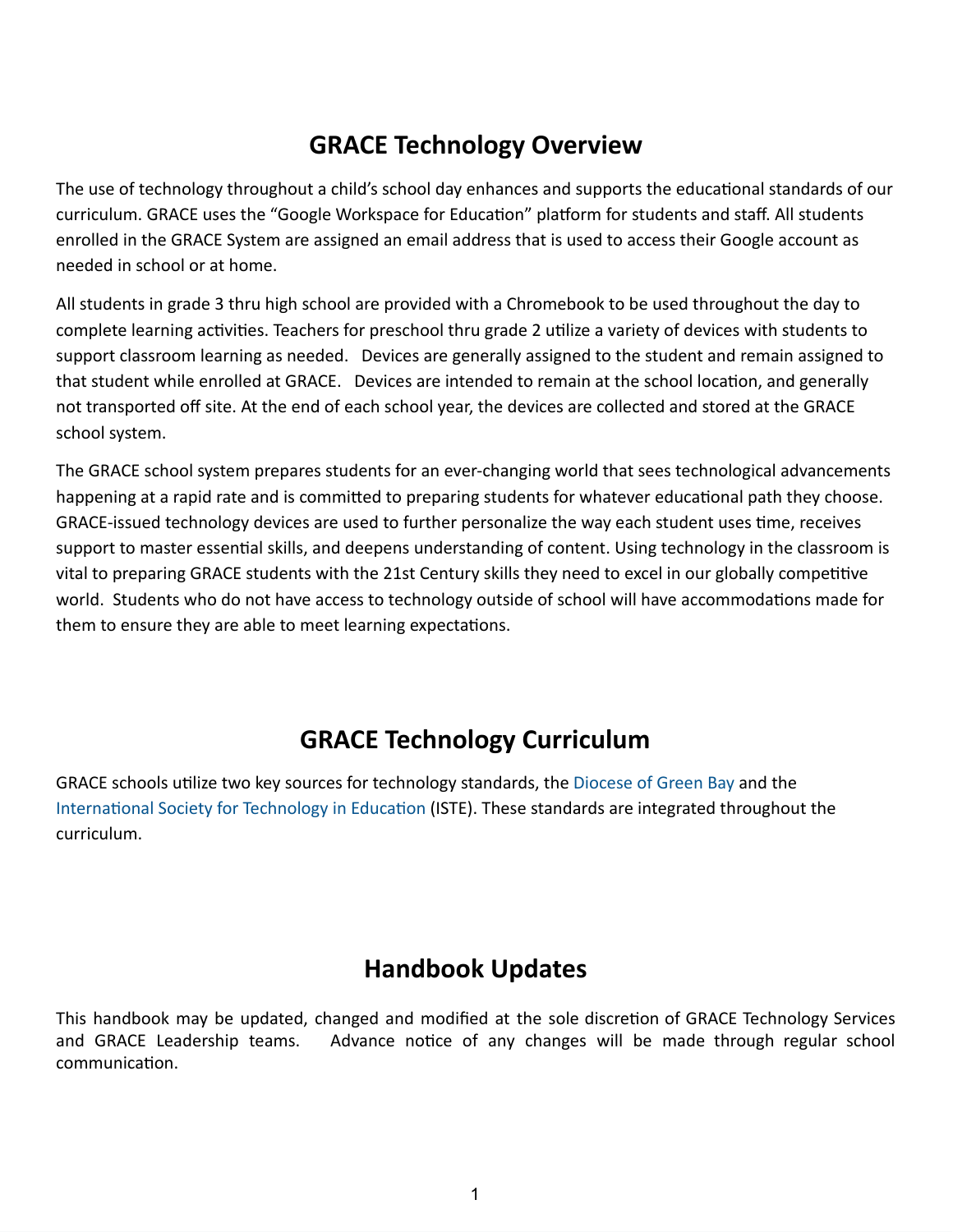### **Rights to equipment, software, data**

GRACE System schools retain sole right of possession of technology devices used by students and staff.

GRACE System schools provide devices to students during the academic year and system-sponsored summer activities for educational purposes only. GRACE administrative staff and faculty retain the right to collect and/or inspect student devices at any time, including via electronic remote access, and alter, add or delete installed software or hardware as needed.

GRACE Technology Services will maintain an inventory of all devices used by students including: serial number, asset tag code, name and ID number of the student assigned to the device.

Users of GRACE System technology have no rights, ownership, or expectations of privacy to any data that is, or was, stored on a device, school network, or any school issued applications and are given no guarantees that data will be retained or destroyed.

There shall be no expectation of confidentiality or privacy with respect to any usage of a device, regardless of whether that use is for school-related or personal purposes, other than as specifically provided by law. The school may, without prior notice or consent, log, supervise, access, view, monitor, and record use of student devices at any time for any reason related to the operation of the school. By using a device, students agree to such access, monitoring, and recording of their use.

Teachers, school administrators, and GRACE Technology Services reserve the right to monitor activity on student devices via the Google Administrator Dashboard, device history, other security applications and GRACE staff observation.

#### **Operating System and Security**

Students may not use or install any operating system on their Chromebook other than the current version of ChromeOS that is supported and managed by GRACE Technology Services. The device operating system updates itself automatically. Students do not need to manually update.

Google Chrome uses the principle of "defense in depth" to provide multiple layers of protection against viruses and malware, including data encryption and verified boot; and includes virus protection.

The school utilizes an Internet content filter that is in compliance with the federally mandated Children's Internet Protection Act (CIPA). The software helps monitor and provide protection for Internet activity when using GRACE assigned accounts at school. Parents/guardians are responsible for filtering and monitoring any internet connection students use when accessing their Google Accounts at home.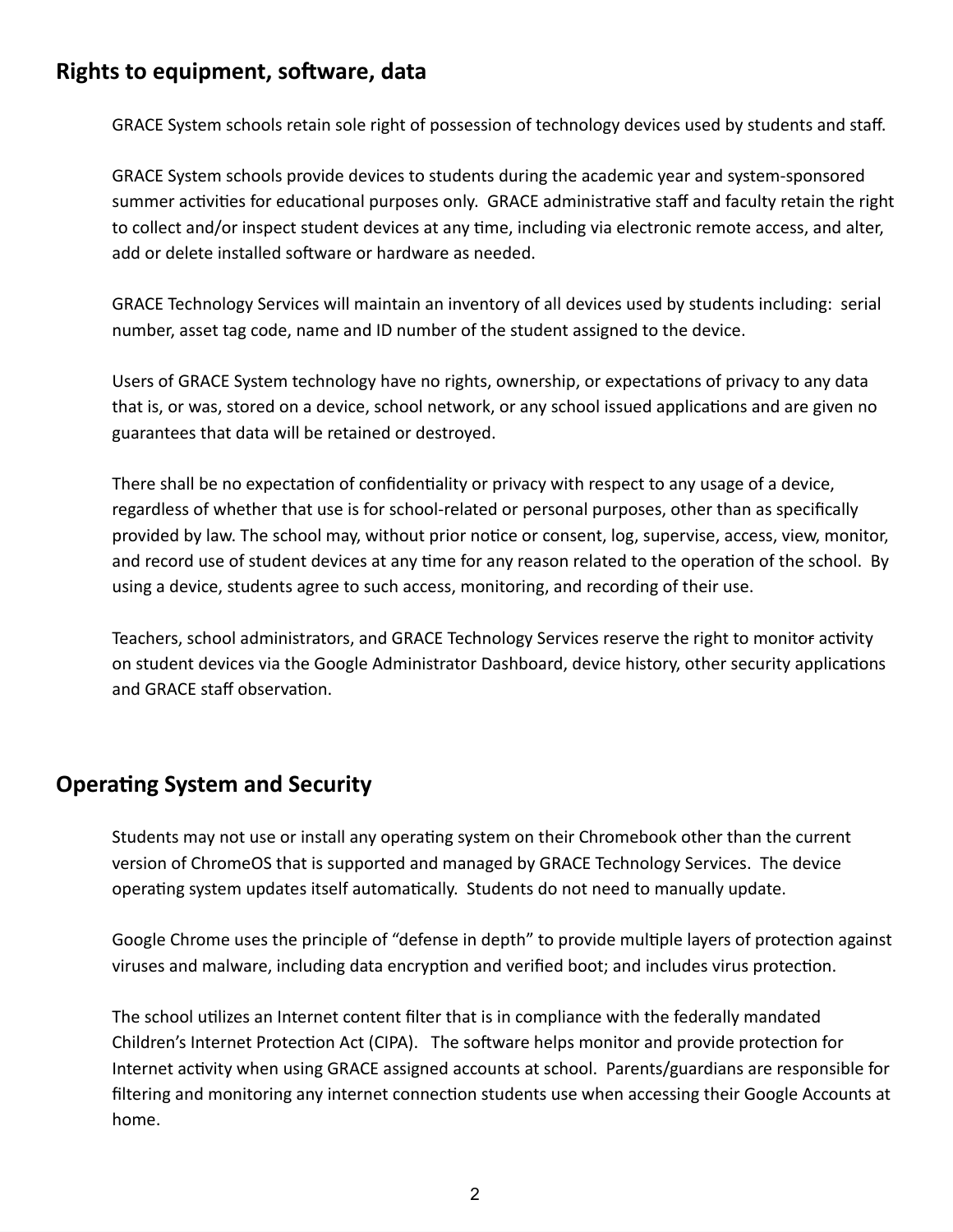#### **Software applications and extensions**

Chrome devices seamlessly integrate with the Google Workspace for Education productivity and collaboration tools. This suite includes Google Drive (Documents, Spreadsheets, Presentations, Drawings, and Forms).

All work is stored in the Google Workspace for Education cloud platform and is managed by GRACE Technology Services in the Google Administration Console.

An approved list of Chrome web apps and extensions are available for student use based on educational needs. School administration and staff may request student access to additional apps and extensions. The request will be reviewed by the GRACE Technology Services Team, and if approved, implemented by the GRACE Google Administrator.

### **Damage & Loss Policy**

It shall be the responsibility of the student's parent/guardian to pay for any device or accessories damage not covered by warranty or normal wear and tear.

If a device is lost, stolen, or otherwise not returned to GRACE, the student's parent/guardian is responsible for the replacement cost.

A temporary device will be issued if repairs are needed. If loss or irreparable damage to the original issued device, an adequate replacement device will be assigned.

#### **Student Use Expectations and Agreement**

At the beginning of every school year, students have a classroom discussion about the expectations of using any technology issued by GRACE System.

Before receiving their assigned GRACE device, Gr. 3-8 students must agree to follow the expectations outlined in the *GRACE Student Technology User Agreement* by completing the electronic agreement form as directed by school site personnel for GRACE records. *A paper form may be completed in addition to the electronic form per building administration request.* Students are bound by this agreement and all other guidelines in this document wherever they use their Google Chrome account.

During the annual registration process, parents must acknowledge acceptance of this handbook and student user agreement for GRACE to allow their child(ren) use of a system-issued device.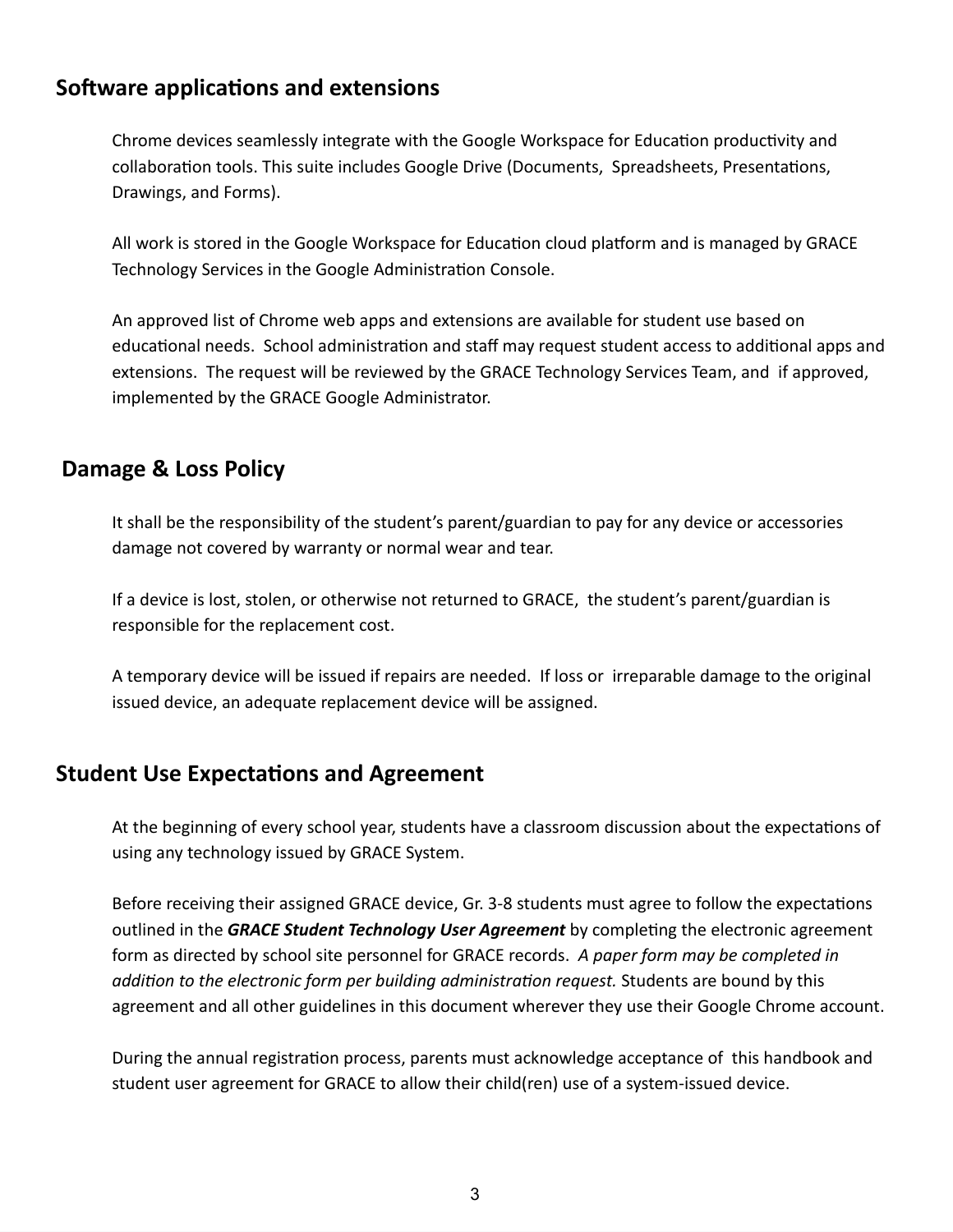

# GRACE Technology User Agreement (Student)

Before receipt of a GRACE issued device, please complete this agreement.

#### **When using GRACE technology EQUIPMENT, I will …**

- Only use a school approved background and profile images.
- Use devices only when instructed by school staff.
- Close lid or turn off screen when not in use.
- Mute/Unmute sound as instructed and only use headphones when permitted by school staff.
- Keep track of assigned equipment at all times
- Be responsible with who is allowed to access my assigned equipment.
- Share classwork digitally with school staff to print.

\_\_\_\_\_ *initials to agree to expectations*

#### **When accessing the INTERNET or PROGRAMS, I will …**

- Use my GRACE-assigned email account only.
- Browse the web for educational purposes only related to assigned classwork.
- Use system-approved applications, extensions or games when permission is granted based on school site expectations.
- Follow all copyright laws around using media including text, images, programs, music, and video.
- Avoid streaming music or viewing videos unless needed to complete assigned classwork.
- Be responsible for saving my digital work in the appropriate location for future access.

\_\_\_\_\_ *initials to agree to expectations*

### **To PROTECT and care for GRACE Equipment, I will …**

- Securely carry a device when moving from one area to another in a classroom (recommend 2 hands)
- Place the device in a case, close the zipper and carry it with a handle when moving throughout the building.
- Handle equipment carefully to avoid damage. (i.e.never throw, slide, put pressure on, place objects on top or inside)
- Keep food and liquids a safe distance away.
- Clean equipment on a regular basis using GRACE recommended procedures
- Avoid tampering with, modifying or removing any labels placed on equipment.
- Sign out and shutdown devices at the end of each day.
- Store and charge devices properly per guidelines from school staff.

\_\_\_\_\_ *initials to agree to expectations*

#### **When using PERSONAL Devices during the school day, I will …**

- Follow the school site expectations for use.
- Keep in a backpack or locker unless permission is given by school staff.
- Be responsible for devices at all times, GRACE/school site is not held accountable for breakage or loss.
- Use my own data connection (school WiFi connection only with school staff permission for class use)

\_\_\_\_\_ *initials to agree to expectations*

#### **To be a good DIGITAL CITIZEN, I will …**

- **Respect Myself** 
	- select online names that are appropriate.
	- use caution using information, images, and other media online. *(What I contribute leaves a digital footprint for all to see.)*
	- carefully consider what personal information about my life, experiences, or relationships I post.
	- make sure all work I do online is well-written
	- act with integrity when interacting online. *(What is inappropriate in the classroom is inappropriate online.)*